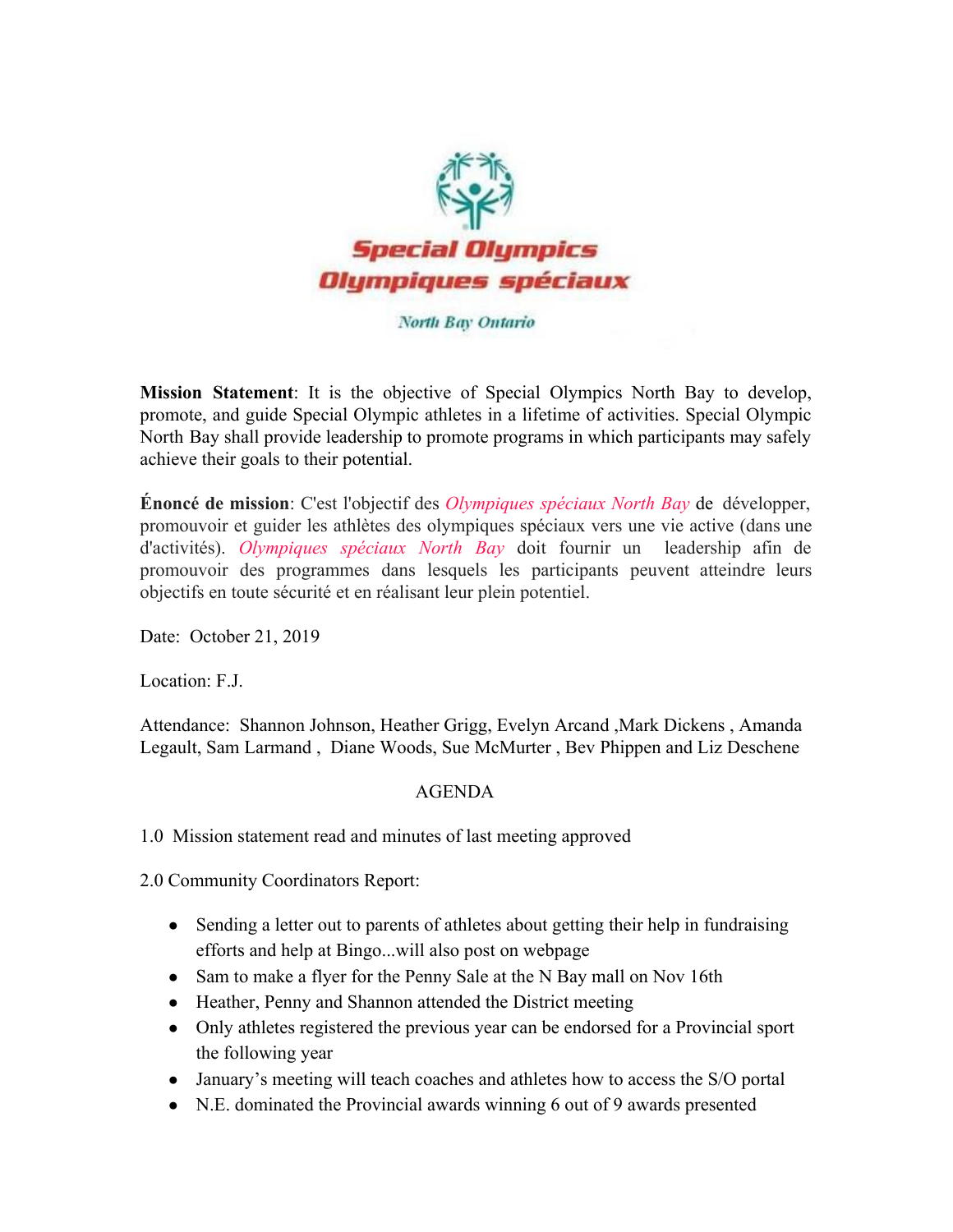- Need to review our by laws. Heather to check and see if she has a copy because Liz was never given any when she took over secretarial duties
- Best Buddies will partner with our athletes and handle the float for the Santa Claus parade
- Nov 14th will be a meet and greet with a WWE wrestler at the Moose at a cost of \$20.00 / person
- Magic Show at the Capital Centre (date unknown at this time) and proceeds will go to S/O
- Dec 16th will be the Committee Christmas dinner at Cecils. Lisa will make reservations for 5:30
- NipU students are working out well
- Nov 24th is OHL Big Game

3.0 Community Fundraiser Report:

● Mark researched the Duck race fundraising event and will have a written report for next meeting. He has been in contact with other communities about their races

4.0 Media Relations Report:

• Defer until next meeting

5.0 Registrar's Report:

● Heather still updating athlete lists

6.0 Treasurer's Report:

• Account balances as of September 30, 2019 GENERAL: \$10.083.21 TRUST: \$1806.37

7.0 Sports Update : all sports going well